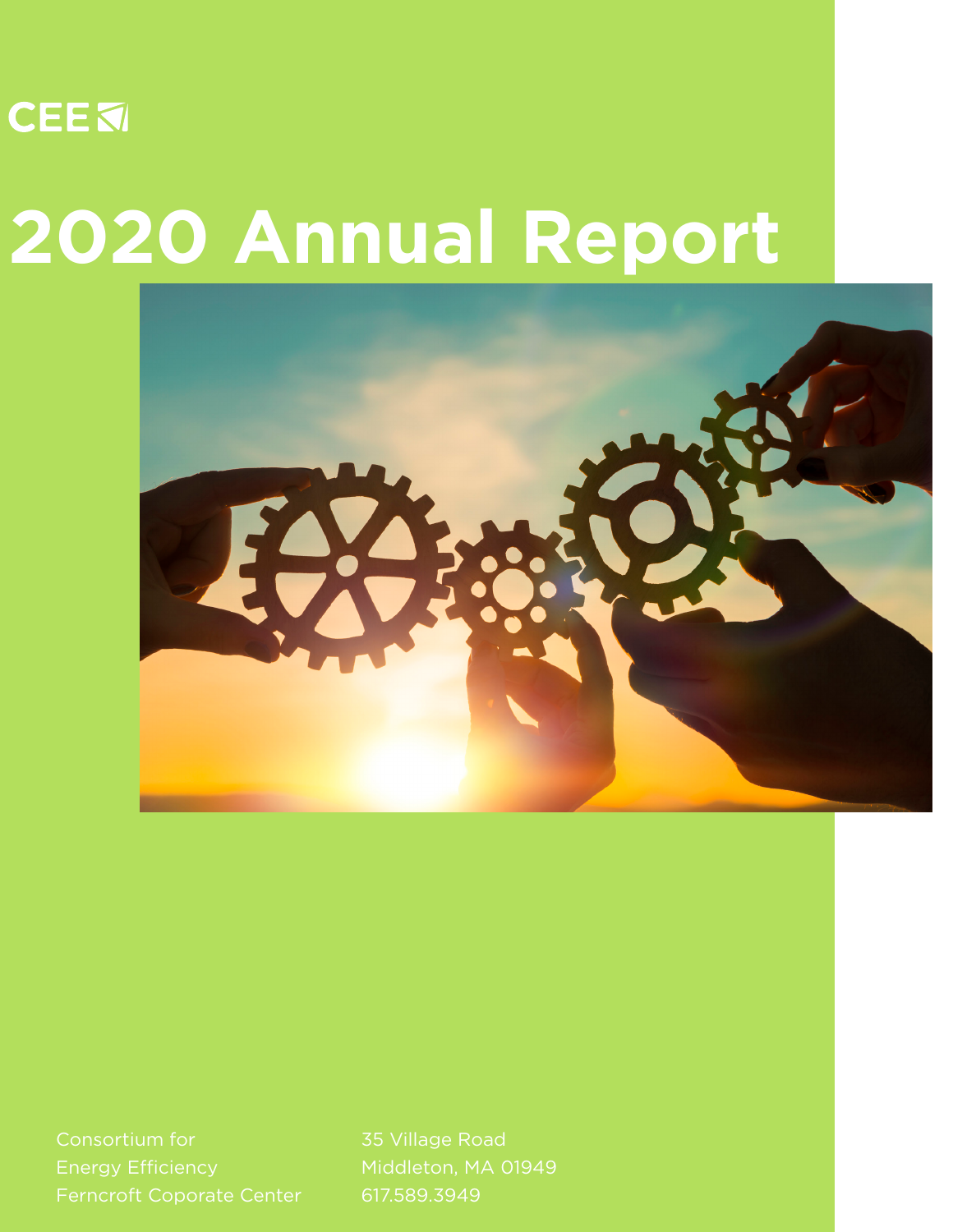### LEADERSHIP MESSAGE

The Consortium for Energy Efficiency, made up of United States and Canadian efficiency program administrators, works to develop cutting-edge strategies that accelerate commercialization of energy efficient solutions to benefit gas and electric customers, utility systems, and the environment. Members direct approximately \$7 billion of the annually budgeted \$9 billion for North American demand side management investment.

Our work is principled on identifying targets in service of the full spectrum of the "social compact" to provide safe, reliable, and affordable service, that ultimately rewards those who create leading and successful outcomes for free market players, customers, and society. CEE members leverage resources and complement one another in the pursuit of shared market objectives. and needs.

These shared needs run across the full spectrum of public benefits and are not simply seeking to optimize energy reduction when doing so would diminish safety and system reliability, or contribute to higher customer bills or inequitable customer outcomes. CEE does not laud aspirational performance platitudes, rather, it employees a deliberate and consistent strategy to mitigate unintended consequences and instill market confidence and to reward those who achieve the specified performance objectives sought.

We invite you to learn more about CEE, our 2020 accomplishments, and look forward to working with you to serve important objectives in the years to come.



John Boladian Chair Board of Directors



Ed Wisniewski Executive Director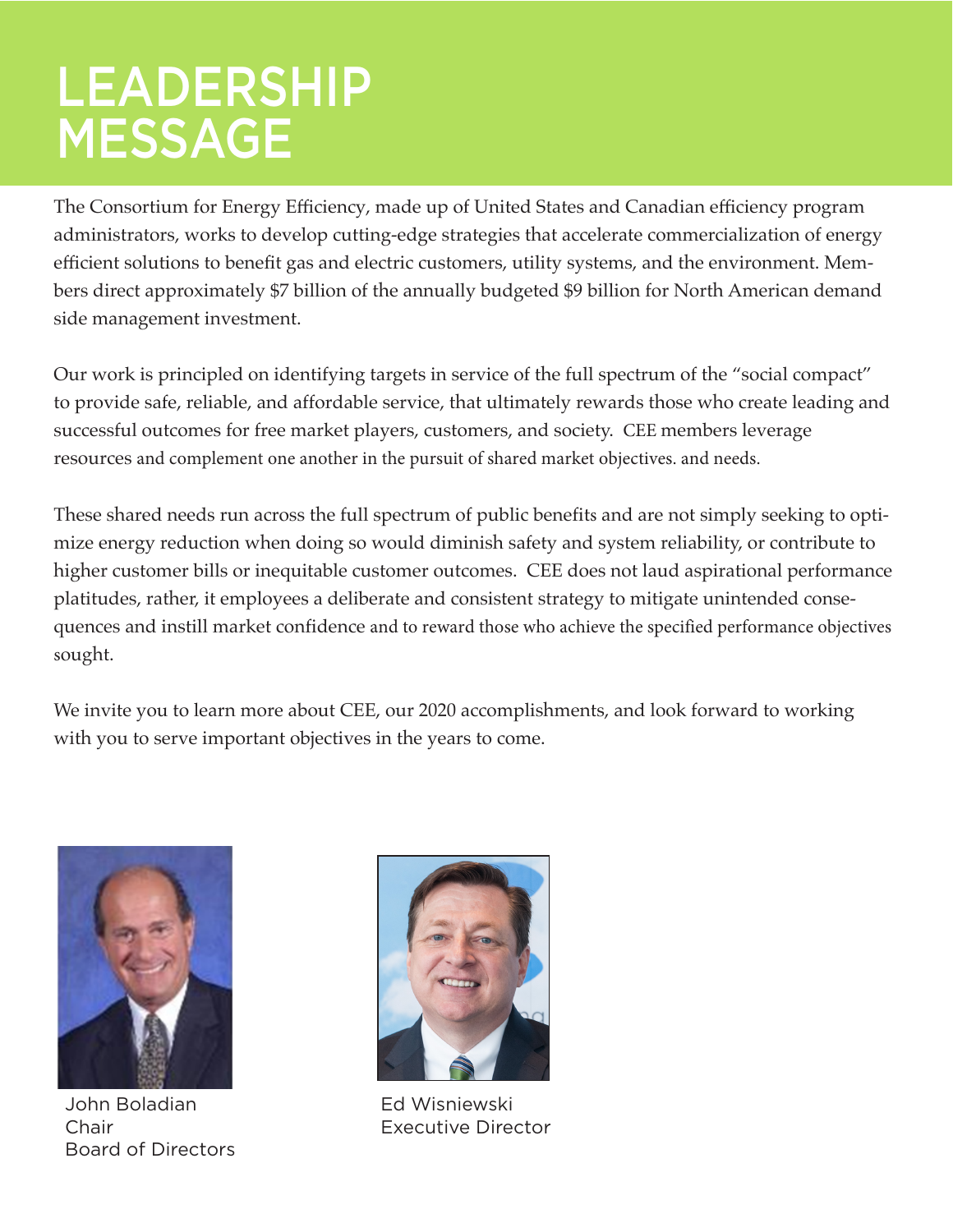### BOARD OF DIRECTORS

JOHN BOLADIAN Chair *DTE Energy*

SARAH VAN DER PAELT First Vice Chair *Union Gas*

DR. DAVID GOLDSTEIN Second Vice Chair *Natural Resources Defense Council* DANIEL ZAWESKI Treasurer *PSEG Long Island*

MIKE BUSHEY Secretary *Southern California Edison*

NAOMI BAUM *American Council for an Energy Efficient Economy* FRANK GUNDAL *Eversource* CINDY HERRON *Tennessee Valley Authority* STEVE HOBSON *BC Hydro* RACHEL HUANG *Sacramento Municipal Utility District* STEVE LACEY *Energy Trust of Oregon* DOMINICK LUCE *New York Power Authority* DENISE MUNOZ *ComEd* CHRIS PORTER *National Grid*

DAVID POSTER *Pacific Gas & Electric* MARK SCHOENHEIDER *Xcel Energy* NIK SCHRUDER *IESO* BOB STOLARSKI *Puget Sound Energy* SUSAN STRATTON *Northwest Energy Efficiency Alliance* **Special Advisors** DIANNA MILLER *Natural Resources Canada* CAROLYN SNYDER *US Environmental Protection Agency* KARMA SAWYER

*US Department of Energy*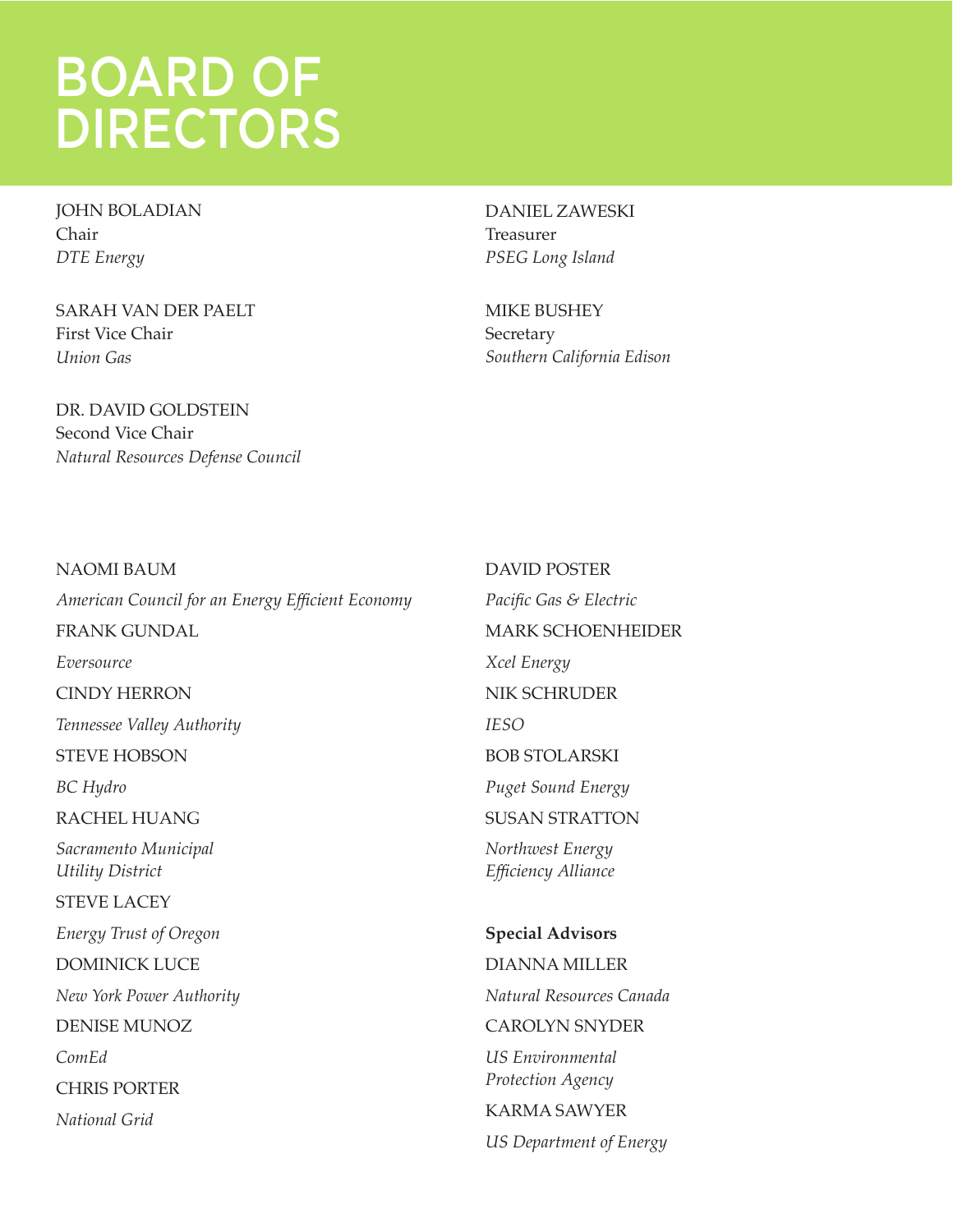### **CEE MEMBERS**

Ameren Illinois Austin Energy Avista Baltimore Gas and Electric Company BC Hydro Berkshire Gas Cape Light Compact Columbia Gas of Massachusetts Commonwealth Edison Company Connecticut Natural Gas Consolidated Edison Company Consumers Energy DC Sustainable Energy Utility (DCSEU) Dominion Energy—Utah DTE Energy Duke Energy Efficiency Maine Efficiency Nova Scotia Efficiency Vermont Enbridge Gas Énergir Energy Trust of Oregon Eversource Focus on Energy—Wisconsin FortisBC Georgia Power Hawai'i Energy Hydro-Québec Idaho Power **IESO** Los Angeles Department of Water & Power Massachusetts Department of Energy Resources National Grid Natural Resources Canada NB Power New Jersey Natural Gas New Mexico Gas Company New York Power Authority New York State Energy Research and Development Authority Nicor Gas Northern California Power Agency Oncor Orlando Utilities Commission Pacific Gas and Electric Company Peoples Gas Pepco PNM PSEG Long Island Puget Sound Energy Sacramento Municipal Utility District Seattle City Light Snohomish County PUD South Jersey Gas Southern California Edison SoCalGas Southern Company Southern Connecticut Gas Southern Minnesota Municipal Power Agency Southwest Gas Tacoma Power Tampa Electric Tennessee Valley Authority United Illuminating Company Unitil Vectren Corporation—Ohio Vermont Department of Public Service Vermont Gas Xcel Energy American Council for an Energy-Efficient Economy California Energy Commission California Institute for Energy and Environment Fraunhofer Center for Sustainable Energy Systems CSE Lawrence Berkeley National Laboratory National Renewable Energy Laboratory Natural Resources Defense Council Northwest Energy Efficiency Alliance Oak Ridge National Laboratory Pacific Northwest National Laboratory Southwest Energy Efficiency Project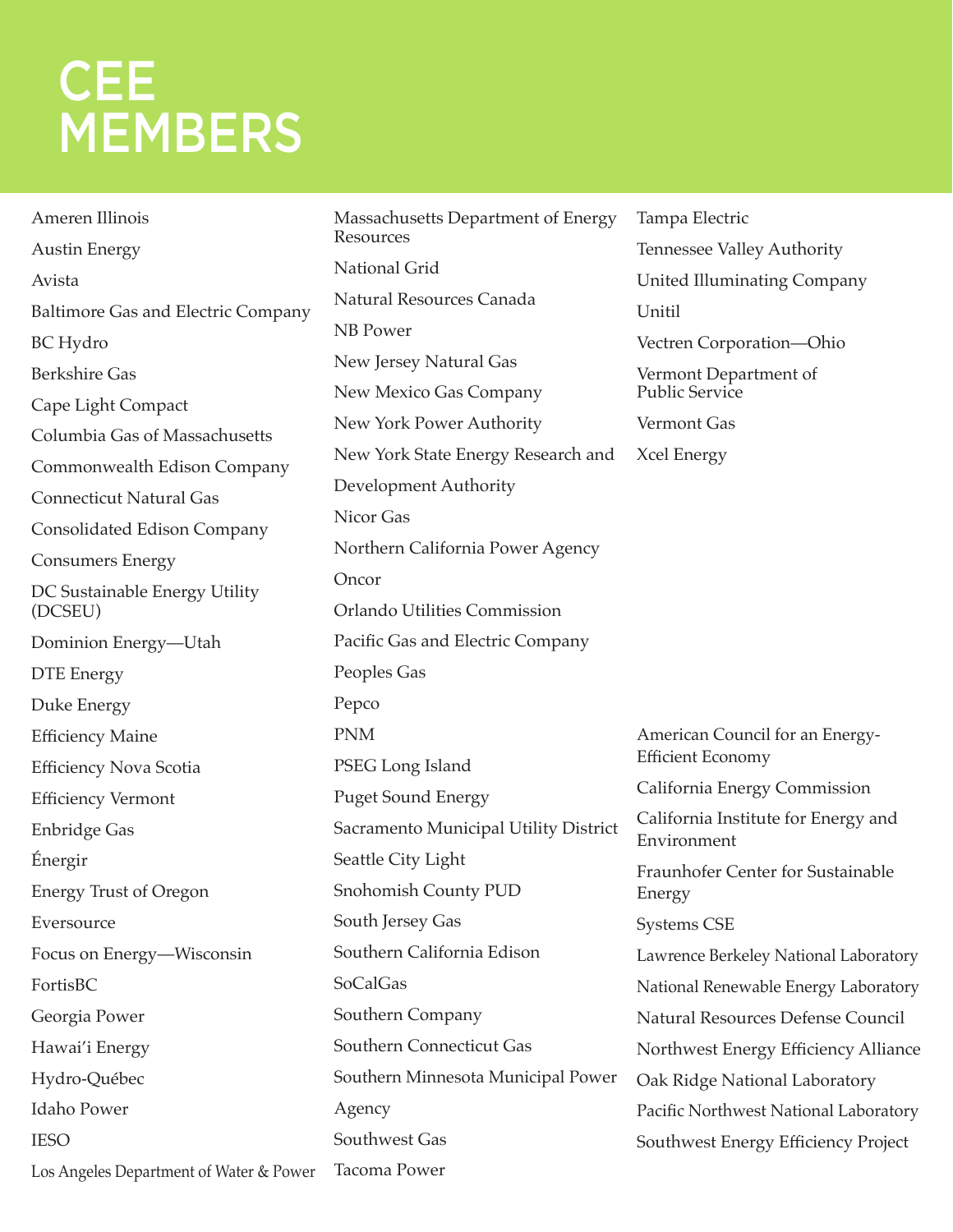#### Strategic Energy Management

The goal of the CEE SEM Initiative is to accelerate adoption of SEM as a standard business practice across the US and Canada. The Initiative offers consistent definitions, program design support, collected program industry data, and credibility of CEE and its members to assist program administrators to obtain internal and regulatory support to develop new or enhanced SEM programs for their customers. The CEE SEM Committee determined the Committee's existing SEM Minimum Elements and Program Summary resources left a gap in necessary support. While they addressed what the minimum bar for practicing SEM is, they did not provide support for how to meet the bar, and what aspects led to measurable energy savings. The Committee determined a CEE SEM Program Framework resource that documented different SEM program approaches to supporting customers and the corresponding energy savings was necessary to achieve the Initiative goals. In 2020 the Committee developed the Program Framework concept and collected program data from 11 organizations representing 15 different SEM programs in a spreadsheet that allows for comparison. In 2021 the Committee will assess the existing data to identify consistent approaches and continue to seek additional program data to build out the dataset.

#### C&I Pump Systems

CEE launched the C&I Pump Systems Initiative following CEE Board approval in January 2020. The Initiative goals and directions for support were shared with industry partners at the Hydraulic Institute Annual Meeting in February. Additionally, during the Meeting, CEE accepted the HI Pump Industry Excellence Award for Energy Efficiency. HI developed the award to recognize significant impact on the advancement of energy efficiency in North America and was sponsored by TACO, a pump manufacturer and active HI member. The initial CEE Pumps Qualified Product List was published for members to review and provide feedback. Utilities may leverage the QPL to develop programs to support the initiative. It was made available to the public upon request to communicate CEE priorities. The next iteration CEE Pump QPL will be launched in 2021 and incorporate member and industry stakeholder feedback.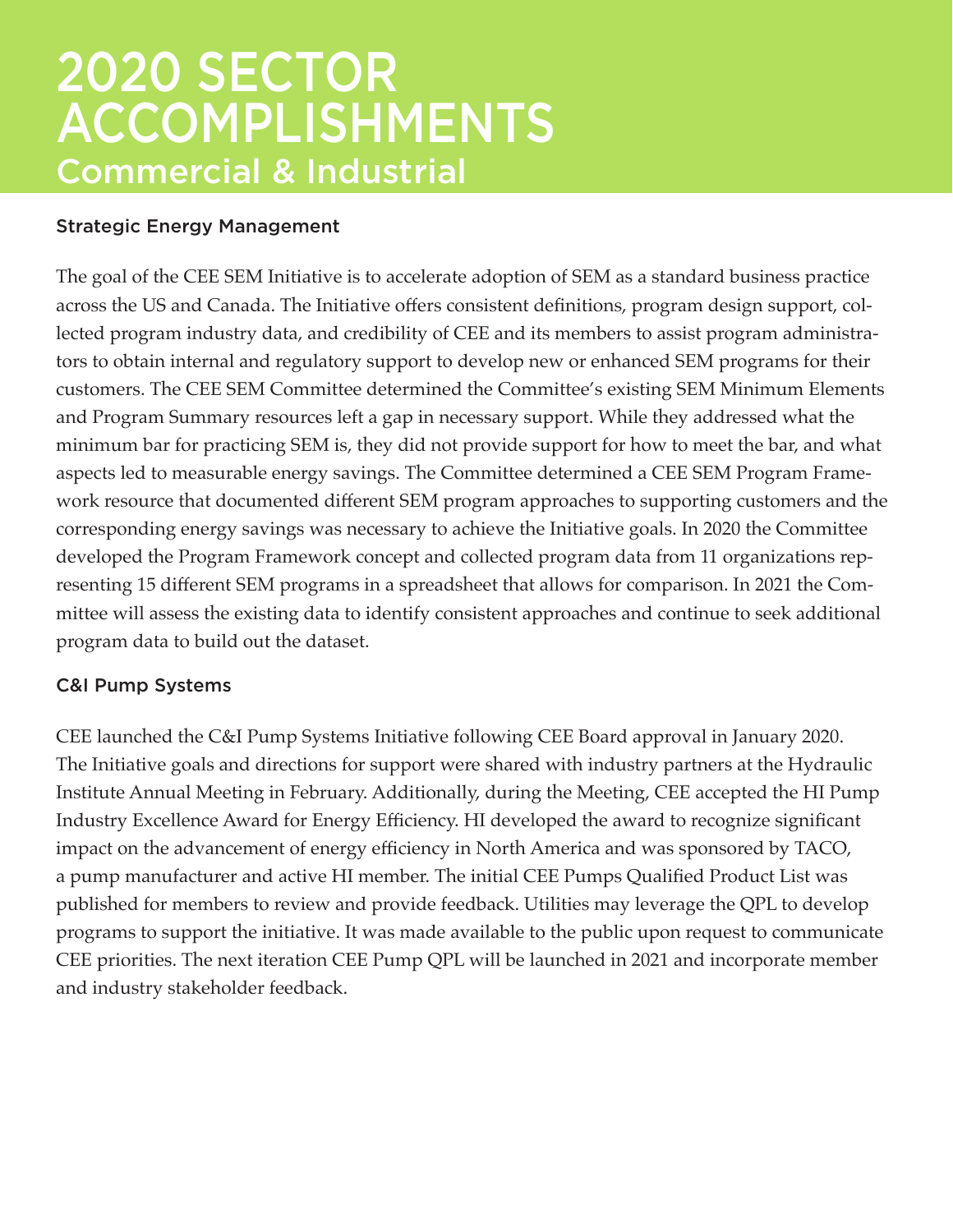#### Commercial Whole Building Performance

The Commercial Whole Building Performance Committee continues to examine whole building program designs to identify common barriers and opportunities and explore potential roles for the Consortium to influence markets that could support building-level energy savings opportunities. This year, the Committee has been working on the second phase of the CEE Whole Building Program Overviews project. In this phase, the CEE staff worked with program administrators to profile five additional programs. The project scope included tools like EMIS and new elements such as non-energy benefits, load flexibility, and other IDSM values prioritized by the CEE Board.

The Committee continued to provide program administrator perspective input to the Energy Management Information Systems (EMIS) Field Validation Protocols Development project, led by Berkeley Lab. The project aims to define EMIS performance criteria, quantify EMIS tools' benefits, help customers reduce energy use, and strategically manage their energy. And the Committee intends to leverage the project findings to advance Committee consideration of the role of EMIS in whole building programs, including how to demonstrate how EMIS can provide value to a C&I energy management portfolio.

In addition to continuous CEE members engagements for input to the project, CEE Staff contacted 17 program leaders to gather their feedback and comments on the draft EMIS protocols and explore whether a demonstration of the protocol in a real-life program would be possible. Three program leaders provided their input to the draft protocol. Following exchanges with individual Committee participants, engagements with Berkeley Lab, and new datasets like the Smart Energy Analytics Campaign, the Committee has the opportunity in 2021 to test whether program administrator-defined criteria for EMIS coupled with shared approaches to maximizing the value of EMIS for energy efficiency and other IDSM values can lead to confidence in consistent, transferable whole building energy savings outcomes.

#### Commercial Water Heating

The Commercial water heating market has seen increased viability of new commercial water heater technologies such as gas and electric heat pump water heaters (HPWH), along with changes to federal minimum standards and test procedures. As a result, CEE members have been revisiting the market strategies and minimum performance criteria in the Commercial Gas Water Heating Initia-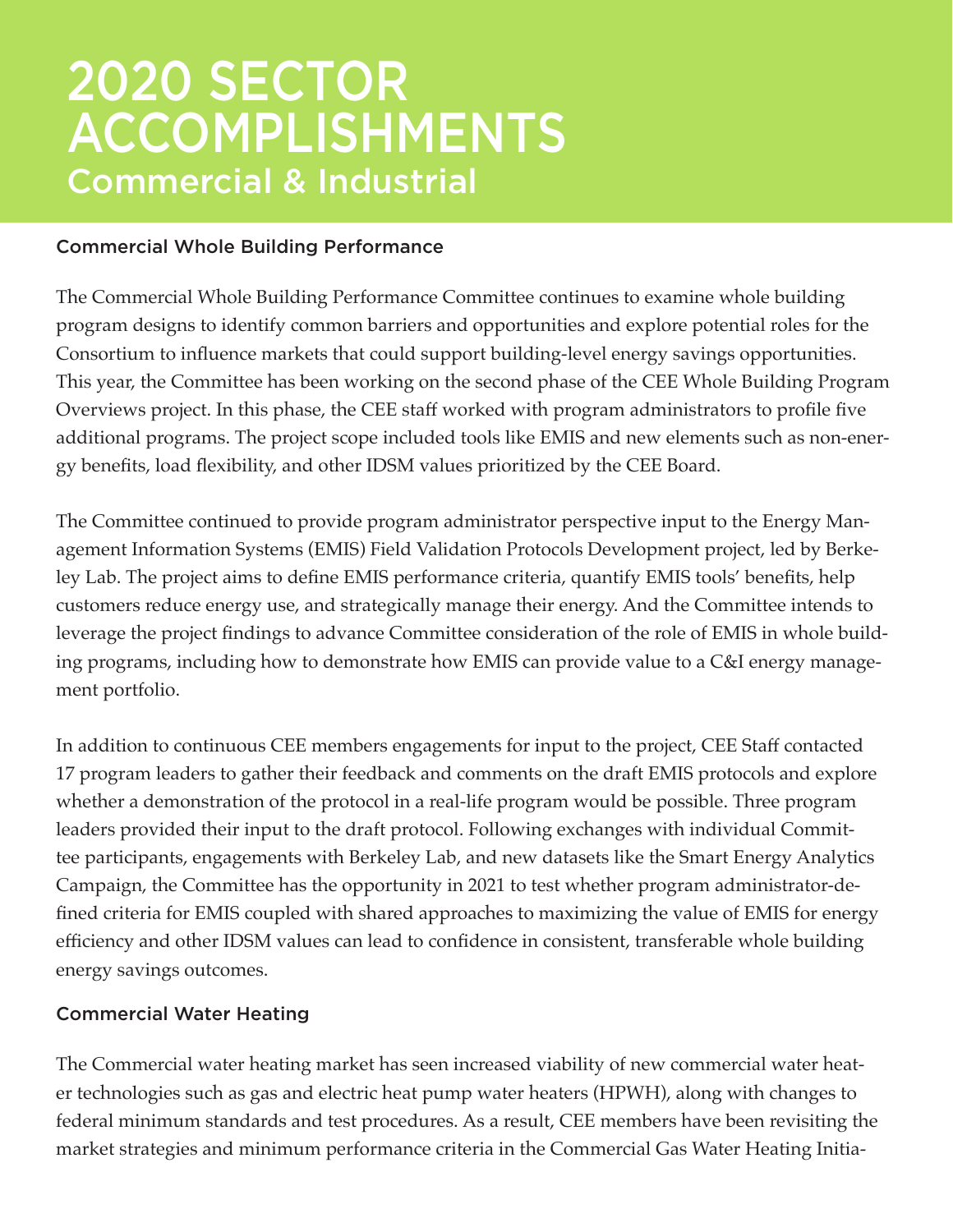tive launched in 2012. In 2019, the Committee decided to integrate the higher-efficient technologies HPWH into the Initiative and guide the move from focusing on equipment to commercial water heating systems with higher than 100% efficiency.

In January 2020, the Committee developed a plan for revising the Initiative. The first steps entailed market research and a review of CEE members' technology assessments, in partnership with the CEE Emerging Technologies Collaborative, CEE Gas Committee, leading HPWH manufacturers, and other industry participants. This effort required months of conversations by CEE staff, individually with members, the CEE Committees, the ETC, and in the last quarter with eight leading HPWH manufacturers and the 2020 Remote Industry Partners Meeting.

Through the series of discussions, the Committee helped update the technical, market, and demonstration/pilot program information and understanding of the commercial HPWH products, along with details about test applications into specific market segments and climate conditions. Subsequently, the Committee is poised to draft an update to the Commercial Water Heating Initiative's critical elements. The initial details to change are the minimum performance levels criteria of commercial water heating equipment, including introducing an advanced tier criterion that will encompass all climates and prioritize adopting higher-performing technologies like HPWH with comparable performance levels. The new criterion will also support commercial water heating program administrators consistently meeting their performance targets. As the Committee advances, in partnerships with key industry stakeholders, the Committee will develop supporting resources and tools to support program activities such as equipment sizing, savings estimation, training, education, marketing, and promotion.

#### PRSV success leading to SPEC sunset

The Commercial Kitchens Committee conducted industry review of a proposal to sunset the CEE Pre-Rinse Spray Valve Specification and revise the initiative strategy to recommend to that program administrators consider using PRSVs as an entry point to engage customers in energy efficiency. The Committee considered industry input and finalized the proposal for consideration by the CEE Board of Directors. After participating in the development of relevant ASTM test metrics and the 2013 EPA WaterSense PRSV specification, CEE launch its two-tiered specification in 2014 that leveraged and complemented the WaterSense program. Since then there has been both an increase in the number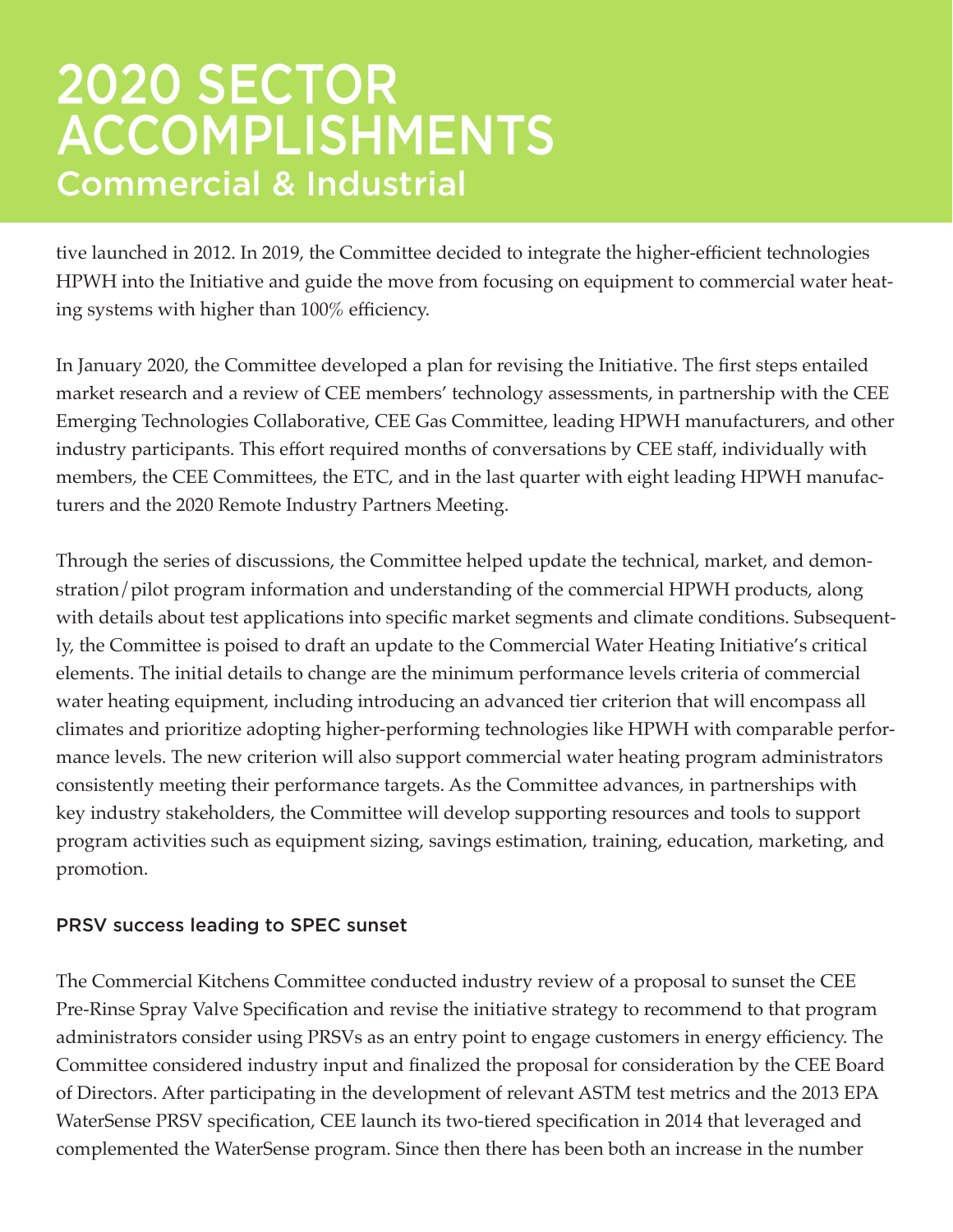of highly efficient PRSVs in the market rising from 22 in 2014 to 40 in 2017, and growing support of PRSVs by CEE members with 54 members offering incentive programs in 2019. CEE and WaterSense helped to transform the market culminating in the 2019 US federal energy conservation standards that decreased the maximum allowable flow rate criteria to levels aligned with or more stringent than the WaterSense/CEE Tier 1 requirements, an improvement of 20 percent to 60 percent compared to the previous standard established in 2006.

#### UV-C webinar

In response to increased market interest in germicidal ultraviolet irradiation (GUVI) technologies as a tool to help mitigate the spread of coronavirus, the CEE Commercial Lighting Committee hosted a webinar on August 25 with experts from the American Lighting Association and the Rensselaer Polytechnic Institute (RPI) Lighting Research Center (LRC). Participants discussed GUVI technologies, application, and safety considerations. Over 90 individuals representing 33 member organizations attended. The presenters emphasized that GUVI disinfection solutions are always application based, not technology or product based, and that safety is a critical issue. The webinar supports CEE member utilities build on their reputations as trusted energy advisors and sources of lighting expertise for customers to provide insight on potential application of GUV technologies.

#### HVAC Panel at IP

The Commercial Air Conditioning and Heat Pumps Committee hosted a crosscutting commercial HVAC breakout session on Optimizing Commercial HVAC Systems for Health and Efficiency. Participants heard from a panel of six HVAC and efficiency program industry leaders regarding the energy consumption implications and energy efficiency opportunities associated with implementing the ASHRAE Epidemic Task Force recommended strategies for reducing the risk of spreading the novel coronavirus and making buildings safe for reopening in the near term. CEE staff conveyed the Consortium's efforts to develop the automated energy management platform (AEM) to co-optimize products and information to manage for multiple IDSM values, including potentially indoor environmental quality (IEQ). Forty-one individuals from thirty-three member and industry partner organizations attended.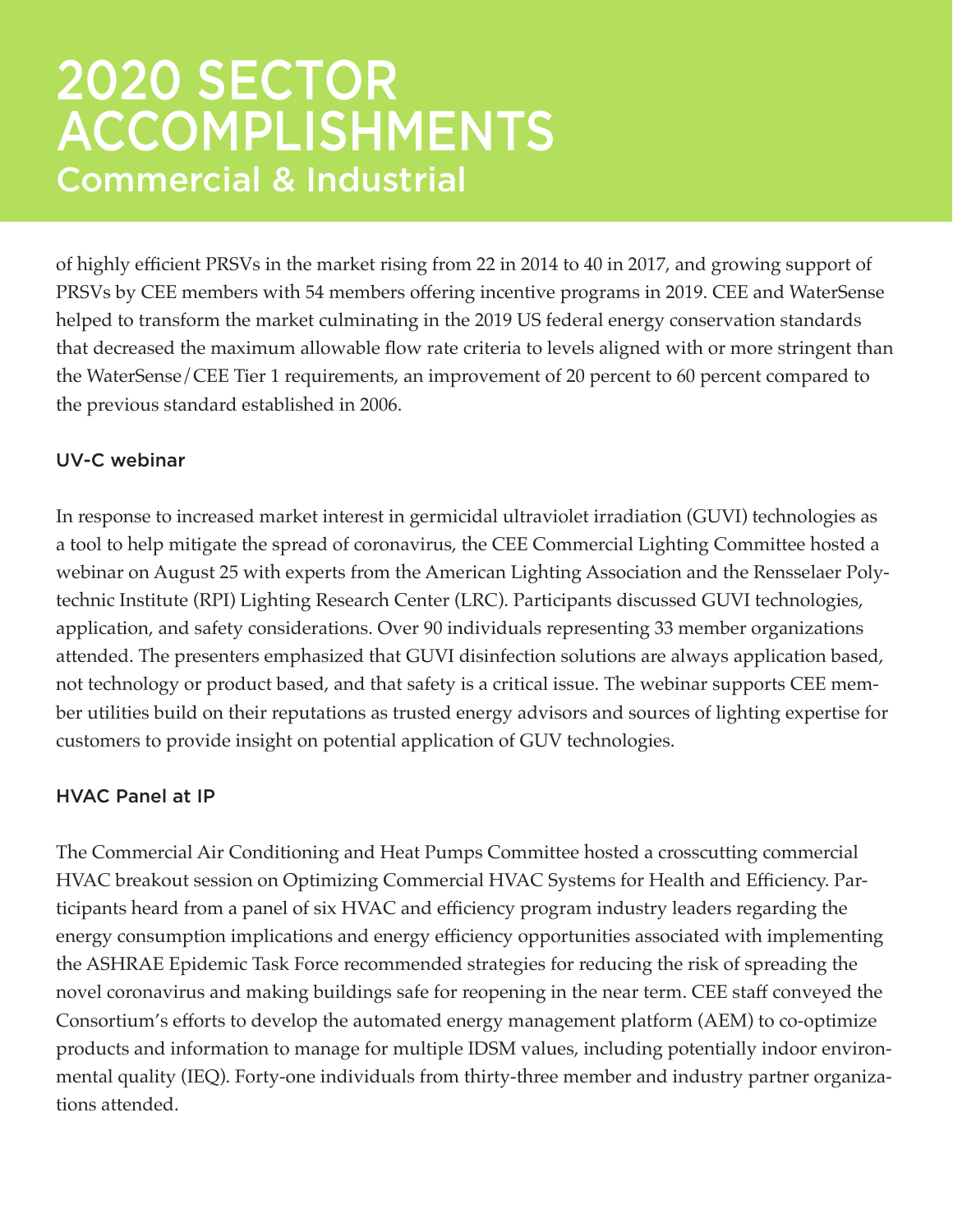### 2020 SECTOR ACCOMPLISHMENTS Residential

#### The CEE Integrated Home

CEE established an Integrated Home Working Group to develop draft content for a new CEE Integrated Home Initiative. This Initiative supports the membership's Integrated Demand Side Management (IDSM) objectives by providing a suite of binational specifications for residential devices and systems that deliver to four core tenets – energy efficiency, demand flexibility, customer amenity, and security and privacy. Version 1.0 of the Initiative focuses on encouraging the manufacture, distribution, purchase, and installation of connected products that follow the core tenets. Members identified the key connected products that can act as grid and distribution system resources through adoption of capabilities defined through a series of Minimum Elements.

#### Lighting & Homes for Tomorow

The first Lighting & Homes for Tomorrow (LHFT) competition was launched, an evolution of the longstanding Lighting for Tomorrow platform. The requirements of the revised competition support the objectives and spcifications of the aforementioned Integrated Home Initiative. In 2020, the competition sought residential connected lighting, lighting controls, and ceiling fans, connected plug load controls, connected HVAC and thermostats, connected windows and window attachments, and other connected home devices that successfully deliver a positive consumer experience, energy management, and grid benefits. 44 products entered in the above categories, and a judging panel of experts met in October for a live viewing of the entries. Winners will be recognized at relevant industry events, promoted locally through member offerings, and showcased in various brochures and news articles.

#### Swimming Pools Initiative

CEE staff finalized and published a revised Residential Swimming Pools Initiative in October 2020. The Swimming Pool Committee and Connected Committee met on several occasions to develop the proposal, and industry provided addition input throughout the process. The primary objective of the revised Initiative is to encourage the manufacture, purchase, and proper installation of high efficiency, connected swimming pool equipment capable of automated load management to deliver untapped energy savings. Changes include updates to CEE specification efficiency criteria for residential pool pumps using the new DOE testing metric, weighted energy factor (WEF), new engagement and outreach requirements, and new optional connected criteria.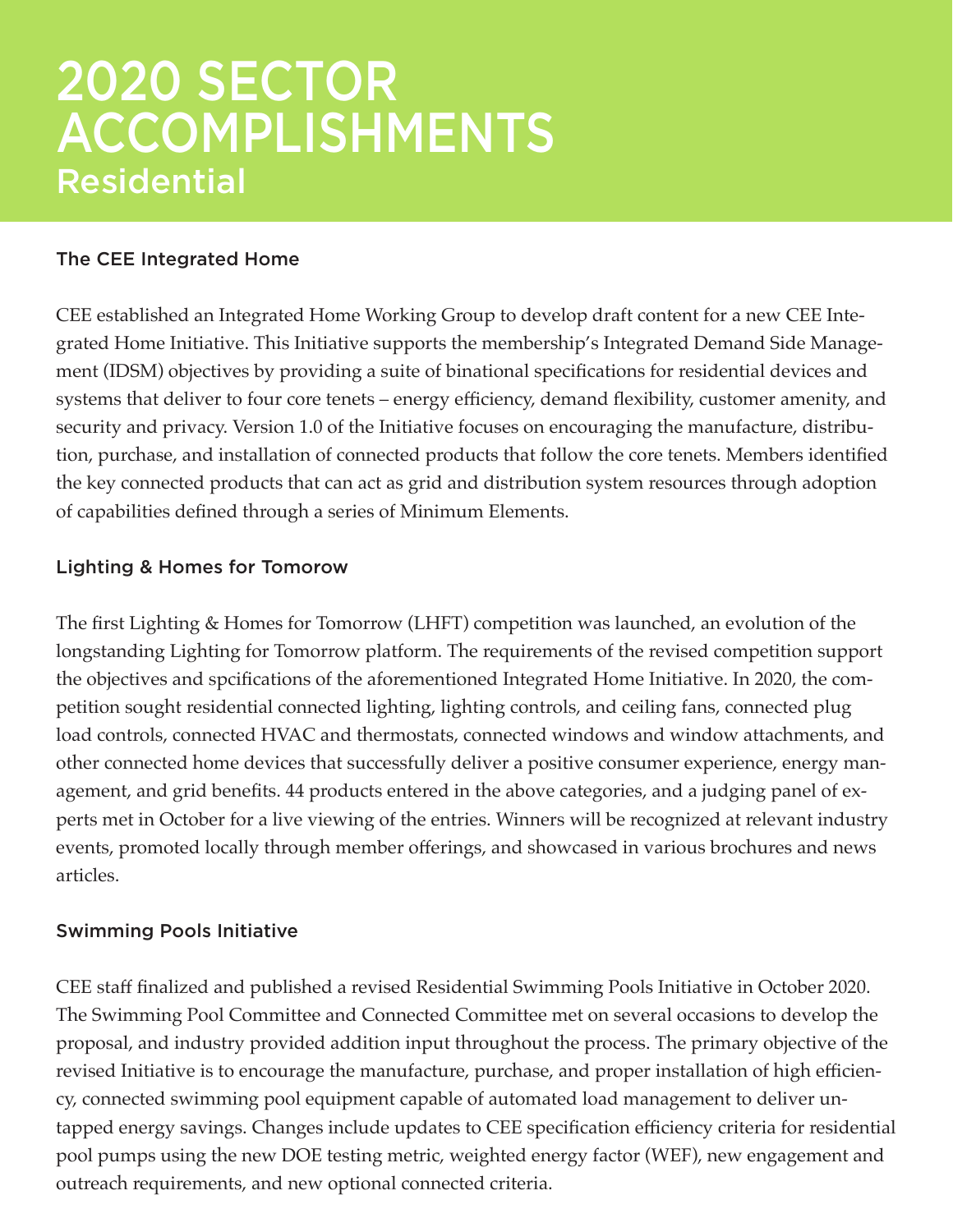### 2020 SECTOR ACCOMPLISHMENTS Residential

#### Residential HVAC

CEE continued working to revise the Residential Heating and Cooling Systems Initiative, for anticipated Board authorization in early 2021. The scope of draft changes includes 1) expansion of Initiative goals and strategies to accommodate the growing complexity of equipment options in the market as well as diverse program needs; 2) increased and modified performance requirements for residential electric and natural gas product specifications; 3) incorporation of connected criteria and automated functionality that enable products to deliver upon members' diverse integrated demand side management (IDSM) objectives; and 4) differentiating HVAC systems that are well suited to maintaining heating capacity at low ambient conditions.

#### Program Summaries

he Residential team developed and published eleven 2019 CEE Residential Program Summaries, which reveal program landscape insights using data gathered from over one hundred CEE member programs across the United States and Canada. These member resources provide a tool for tracking Initiative participation and market impact and help inform future direction of Initiative revisions or support. The 2019 Program Summaries included Existing Homes, New Construction, Low Income, Windows, HVAC, Water Heating, Swimming Pools, Appliances, Consumer Electronics, Lighting, and Electric Vehicles (new).

#### COVID-19

CEE members convened on several occasions to discuss and assess the impacts of COVID-19 on residential portfolios. Several Committees held calls to share updates as well as lessons learned, and CEE hosted a session at the Industry Partners Meeting on how the collective industry is working to address health and safety within the residential sector. Throughout the pandemic, staff have tracked member response and program implications as a means to understand potential trends or future outcomes of these changes in 2020.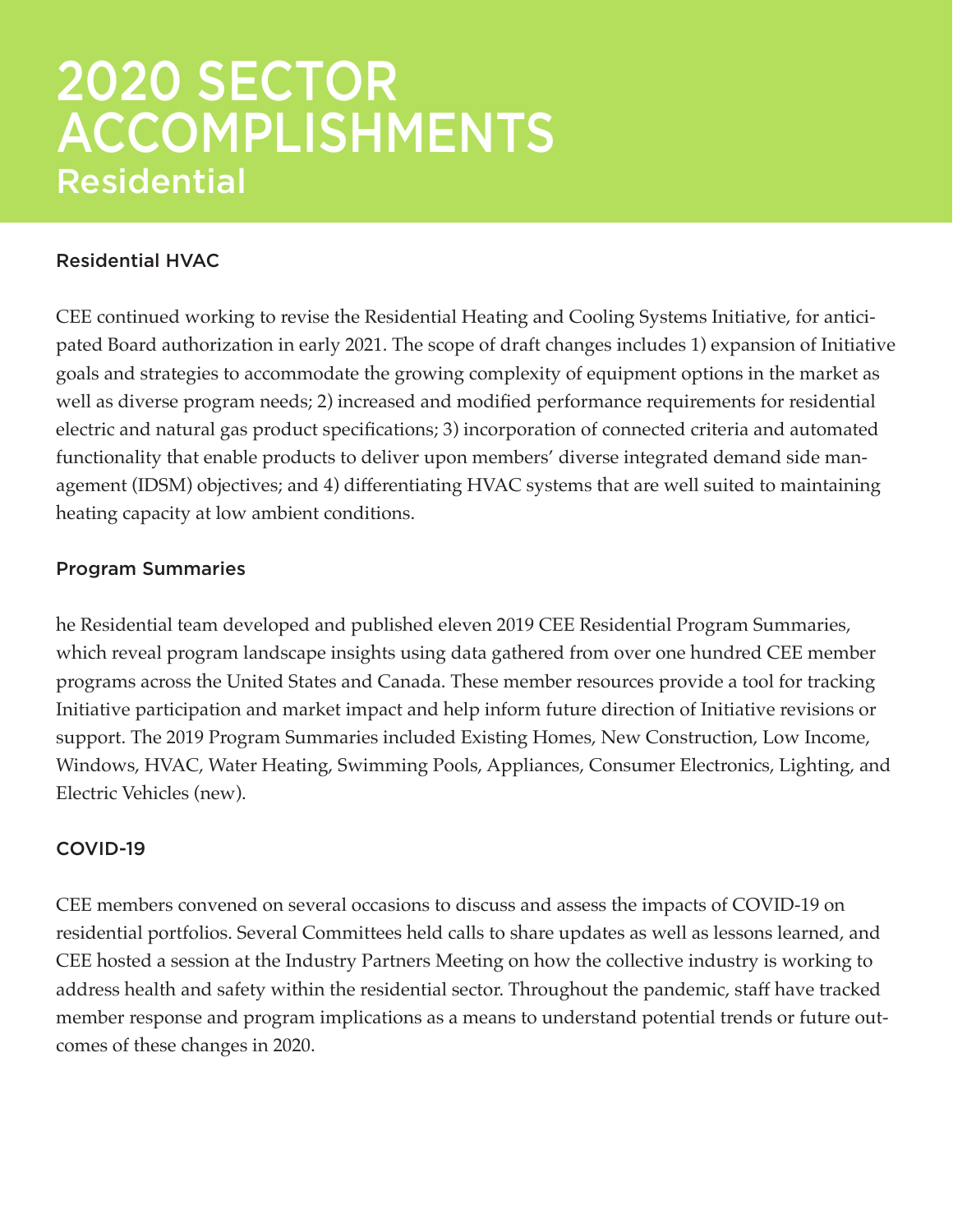### 2020 SECTOR ACCOMPLISHMENTS Evaluation, Research & Behavior

#### International Collaboration to Engage Hard to Reach Customers

- CEE staff continued to collaborate with nine CEE member sponsors as part of the International Energy Agency (IEA) Hard to Reach (HTR) Annex and collaborated with US DOE, NRCan, and other participating countries to address the topic of how to better engage customer audiences who haven't historically participated in energy efficiency programs.
- CEE staff wrote a Characterization of "Hard to Reach" audiences (largely informed by CEE member priorities and input, and published by IEA), that summarizes HTR audiences, definitions, barriers, potential approaches, and metrics for assessing potential cross- country transferability.
- CEE staff developed a summary of the lengthy "Hard to Reach" literature review developed by the IEA Operating Agent and National Experts, synthesizing and focusing on the findings most relevant to program administrators in the U.S. and Canada.
- CEE staff developed a process for prioritizing the HTR audiences that would be most valuable and actionable for sponsors and members to focus on in the development of HTR case studies. This prioritization process was based on multiple layers of sponsor input and will focus on elements such as the prevalence of a given HTR audience in members' service territories, energy efficiency potential, and equity considerations, just to name a few.

#### Behavior Committee

- CEE published the 2020 Behavior Program Summary detailing members' behavioral programs and how they are being evaluated. This overview includes more than 100 programs each year and is the only annual compilation of energy efficiency behavior programs on such a scale. For the first time this year, the program information gathered included the impact and resulting program adaptations in light of the COVID-19 pandemic.
- CEE staff developed an overview of the challenges wrought by the COVID-19 pandemic and how members have pivoted as a result.
- Staff updated the ongoing tracking list of regulatory decisions that impact program administrators' ability to claim savings from behavior-based programs with eight new decisions. Relevant decisions are now included for most states and provinces.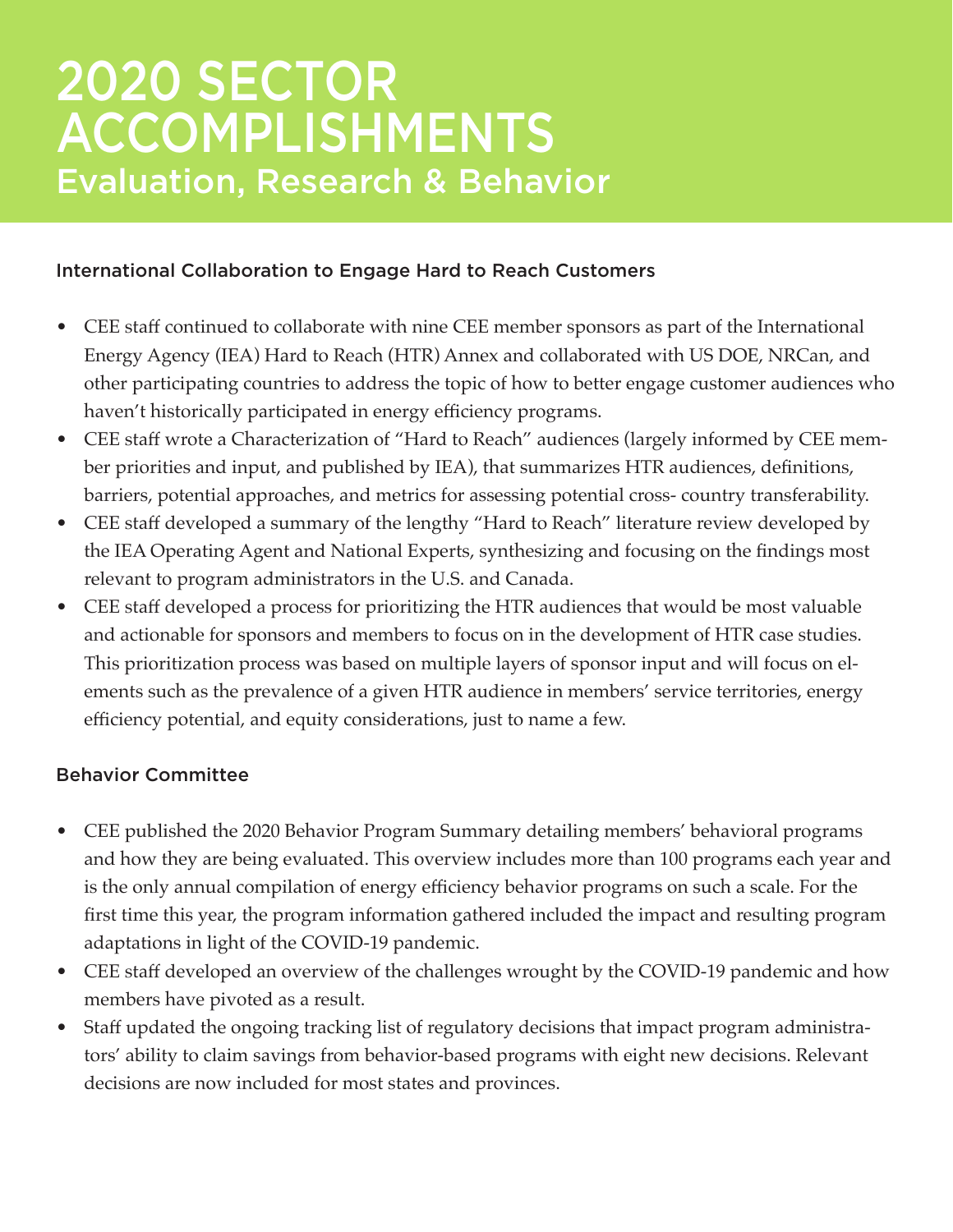### 2020 SECTOR ACCOMPLISHMENTS Evaluation, Research & Behavior

#### Evaluation Committee

- The Evaluation Committee continued exploring the challenges associated with evaluating Strategic Energy Management (SEM) programs as a subcommittee. This subcommittee, formed in 2019, leverages the collective knowledge of the SEM and Evaluation Committees to inform the evaluation of this comprehensive program approach and will continue to work together to develop a collective understanding of shared challenges and common practices, how members have addressed those in their evaluation practices, and develop a resource in order to benefit those CEE members evaluating SEM programs.
- The Evaluation Committee continued its routine Committee meetings to collectively improve and advance evaluation considerations when implementing programs and assessing program effectiveness in a flexible and nimble forum for members to share their insights. The Evaluation Committee held a joint call with the residential committees focused on the evaluation of integrated product programs, a call looking at the significance of evaluation of energy programs relative to integrated resource planning, a call on non-energy impacts and how they are valued in program evaluation, and a on evaluation based on meter-based savings.
- CEE staff continue to disseminate effective evaluation practices among regulators through meetings and work with U.S. National Association of Regulatory Utility Commissioners (NARUC) communicating effective practices to regulators allowing for improved program design, implementation, and evaluation across all jurisdictions. These practices are from member experience as identified through committee projects and CEE in-person meetings.
- CEE continues to inform members of important industry-wide or national initiatives to advance or standardize EM&V practices and procedures. CEE informs members of opportunities to comment on such standardization initiatives. Staff continue to inform members of updates to practice manuals such as the National Standard Practice Manual (NSPM), which recently incorporated considerations of distributed energy resources (such as renewables and storage), as well as those updates from the DOE Uniform Method Project (UMP) and SEE Action EM&V and behavior related working group developments.

#### Research

• CEE staff analyzed data reflecting more than 300 program administrators to successfully publish the CEE 2019 Annual Industry Report, creating a consistent and accurate picture of program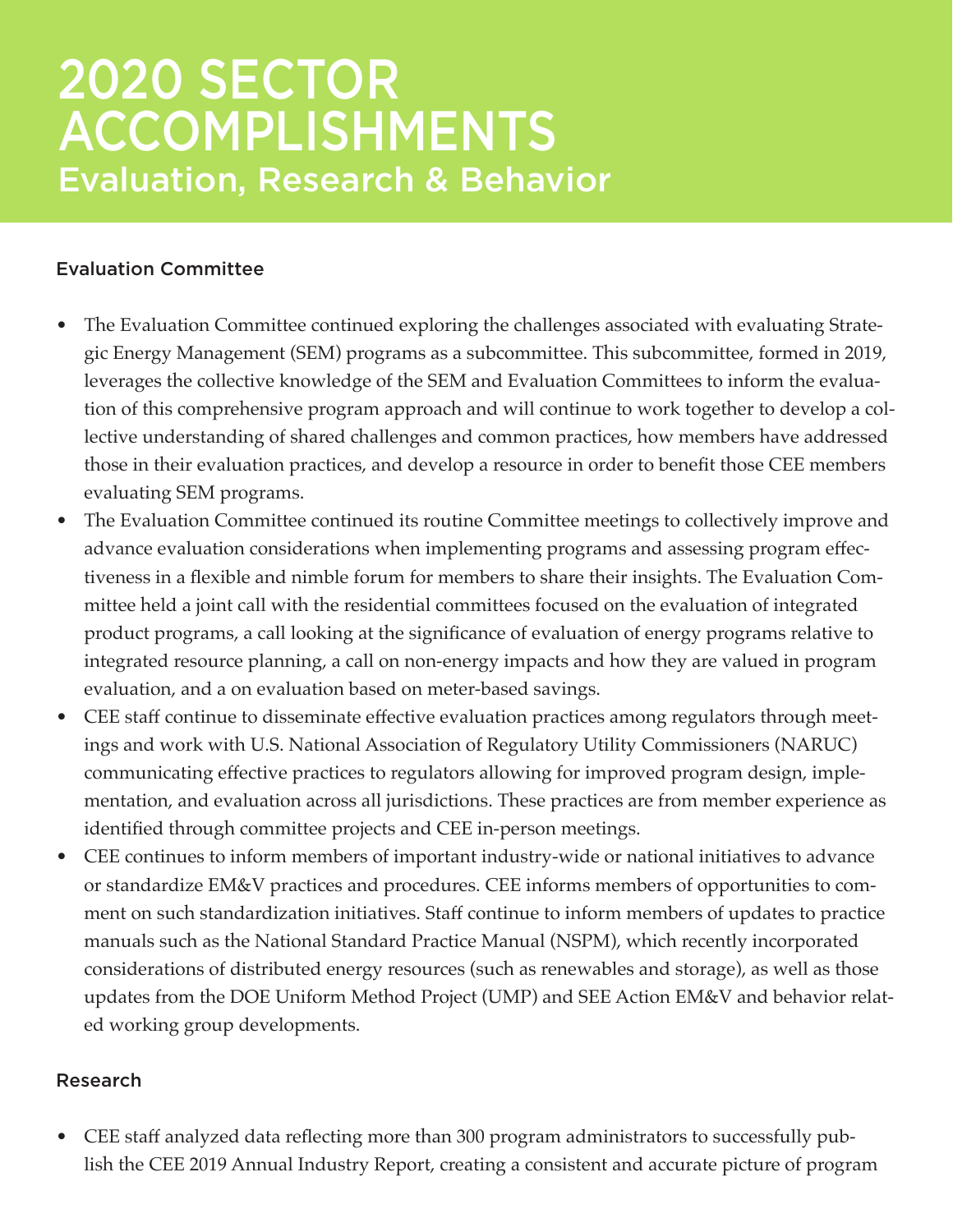### 2020 SECTOR ACCOMPLISHMENTS Evaluation, Research & Behavior

expenditures, budgets and savings across 50 states, the District of Columbia, and nine Canadian provinces. This was the fourteenth consecutive CEE annual report offering members and industry a credible resource demonstrating the annual size and impact of the DSM industry, as well as historical growths and trends.

- While the landmark fifteenth consecutive Annual Industry Report data collection was underway, CEE staff took the opportunity assess the content and implementation of this, CEEs largest research effort. CEE staff also explored engaging with additional collaborators on this work to build relationships with sister organizations conducting similar research in order to enhance the data collection process and relieve response burden on program administrators, and to improve the representativeness of the data.
- CEE staff continue to support the research effort of the ENERGY STAR Household Awareness Survey allowing CEE to maintain and enhance its role as a leading source for energy efficiency data and information externally for members and non-members, stakeholders, government agencies, and other efficiency industry audiences. The report for the 18th national survey for consumer awareness of ENERGY STAR was released this past spring and demonstrated that the ENERGY STAR label continues to evoke strong recognition and use among US households.
- During the 2020 work cycle, important steps were made in the CEE Program Performance Benchmarking project to improve data quality from prior years' data population efforts in an effort to improve the value and confidence in the learnings of the dataset. In January, participants prioritized and selected the most valuable and relevant metrics for data cleansing which included:
	- o Cost-effectiveness of programs, as measured by cost per unit saved
	- o Savings achieved by program measure
	- o Program cost breakdowns
	- o Rebate cycle time
	- o Comparison of program characteristics (e.g., prescriptive vs. custom, or direct install vs. downstream programs)
	- o Staff size

CEE staff held one on one discussions with those who had provided data in the past to confirm irregularities. Sponsors and former sponsors were asked to revise data irregularities and resubmit their data. Participants in the project, both past and present, received copies of these revised cost profile and driver metrics tables.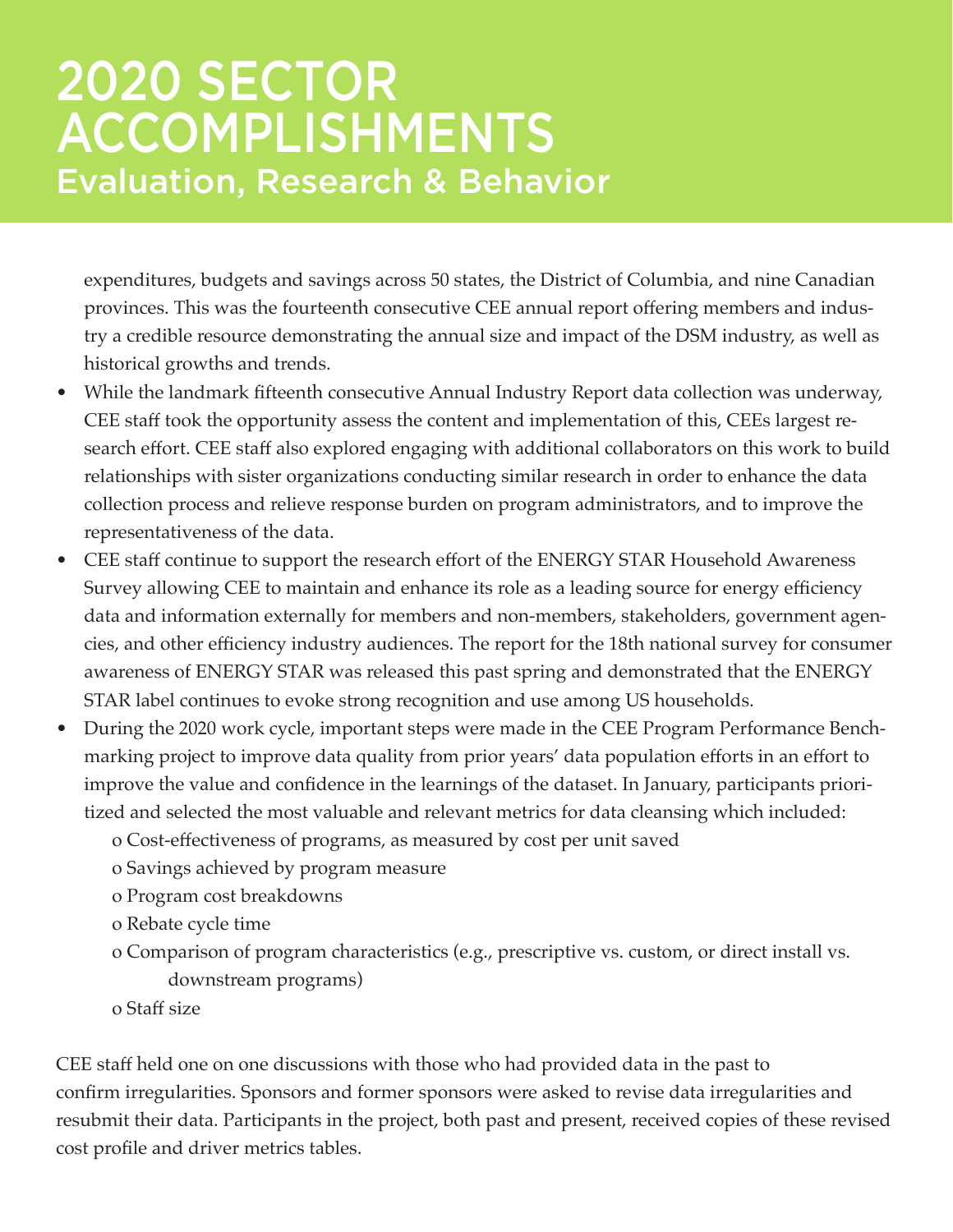### 2020 SECTOR ACCOMPLISHMENTS Natural Gas

#### Gas Heat Pump (GHPs) for Residential HVAC Specification revision and the Commercial Water Heating initiative

Assisting with the draft initiative setting of the tier level and additional reporting metrics. GHPs employ a significantly different type of heating technology than traditional gas appliances therefore, they require different test procedures, performance and reporting metrics to sufficiently describe them for utility program integration.

In 2020 CEE staff invested significant time validating the energy savings of gas heat pumps, and researching gas heat pump products and technologies in the North America, Europe and Asia by engaging directly with relevant manufacturers. One main concern regarding the use of GHPs for either residential or small commercial application is their cold weather performance. Northern climate field testing for equipment from two different manufacturers indicates adequate heat output down to -20°F. Field testing in northern Wisconsin during the Polar Vortex in 2019 showed an 80 MBH GHP effectively heated a 2700 ft2 home as well as providing domestic hot water service as well down to -25°F. Additional field testing in the Chicago and Toronto area showed effective extremely cold weather performance as well.

Conducted a "New Gas Technologies" meeting this summer to bring CEE membership up to speed regarding the advantages and disadvantages of GHP equipment and to describe the latest developments in this field. There were 16 attendees representing 14 member programs, the DOE and EPA. Despite keen program interest in GHPs for their >100% thermal performance program administrators are challenged as to how to describe the annual savings, lack of product awareness and availability, high installation cost, and what application considerations are required for a successful pilot program. Consensus encouraged collaboration between manufacturers, trade associations and program administrators to work to increase awareness and demonstrate how GHPs can be cost effectively applied. Consensus was reached that CEE must facilitate collaboration among manufacturers, trade associations and program administrators to work to increase awareness and demonstrate how GHPs can be cost effectively installed in buildings. Additionally, CEE members expressed interest in consideration of a "Golden Carrot" prize as a way to highlight GHP products and encourage the HVAC industry to embrace GHP technology.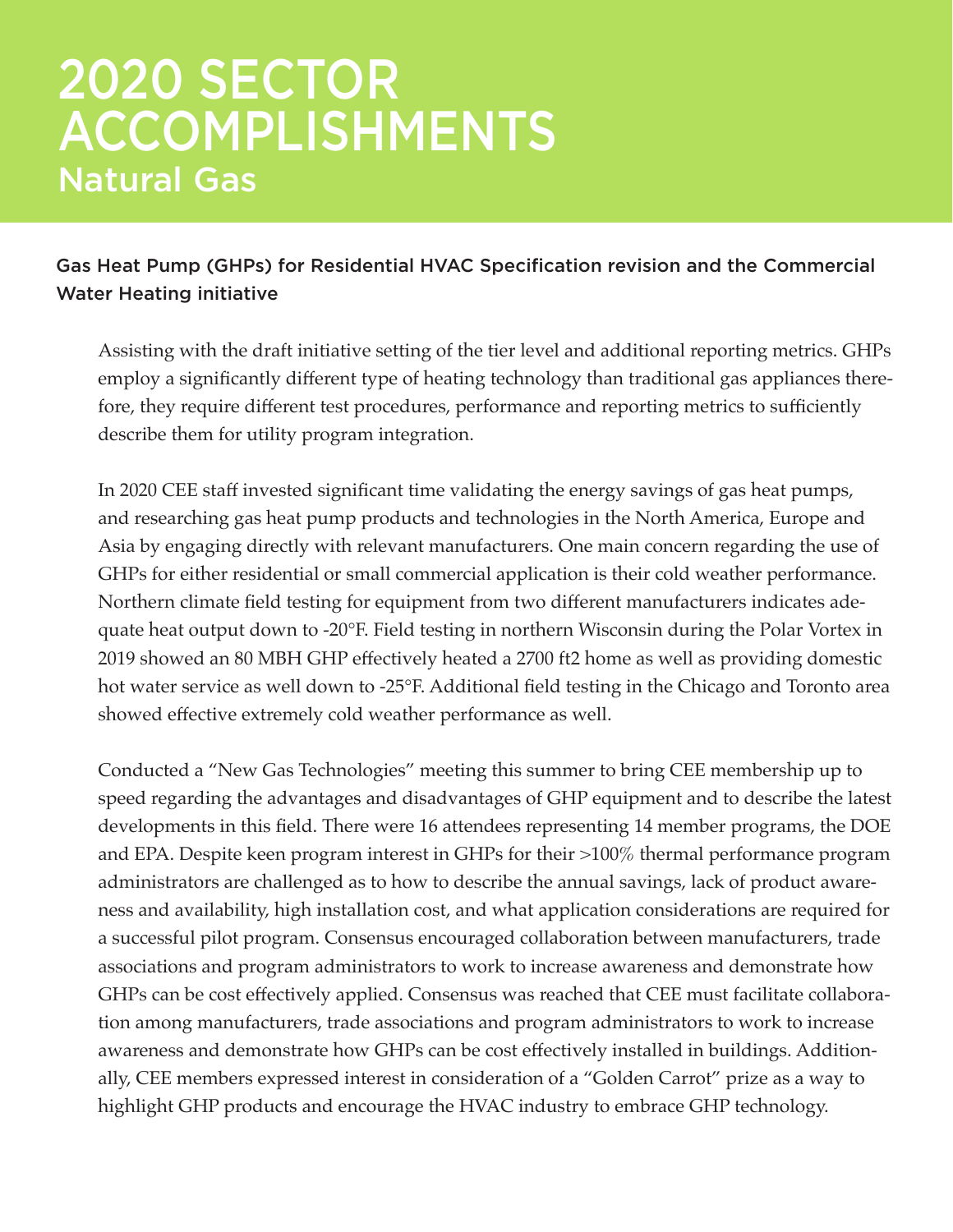### 2020 SECTOR ACCOMPLISHMENTS Natural Gas

Accepted the Gas Technology Institute offer for Ray Keller to join the ANSI Z21.40.4 Task Force for the testing and rating of gas-fired, air-conditioning and heat pump appliances. CEE involvement is helping to harmonize the ANSI standard revision with the CEE efforts for market transformation. This is important to be able to compare GHP AFUE (seasonal performance) with the AFUE generated from standard boiler/furnace AFUE since they are derived from two different test methods. Traditional gas equipment manufacturers are concerned that this isn't a fair comparison, but CEE has conferred with GTI and the manufactures that have tested GHP equipment to the ANSI Z21.40.4 standard and the date agrees with field test results even in cold climates.

- Introduced the connected boiler exploration which seeks to leverage commercially available but costly digital boiler system controls and convince these manufactures to develop controls for smaller boiler applications. Initial research indicates that there are ~120,000 commercial boilers in the US and Canada that could realize significant energy savings as previously discussed and would connect the largest thermal load for a building with the load that it is serving.
- Began to assess how to reduce the utility administrative burden of mechanical insulation projects through software enhancements used by the insulation industry, which may also enable going from custom analysis to prescriptive processing of incentives.